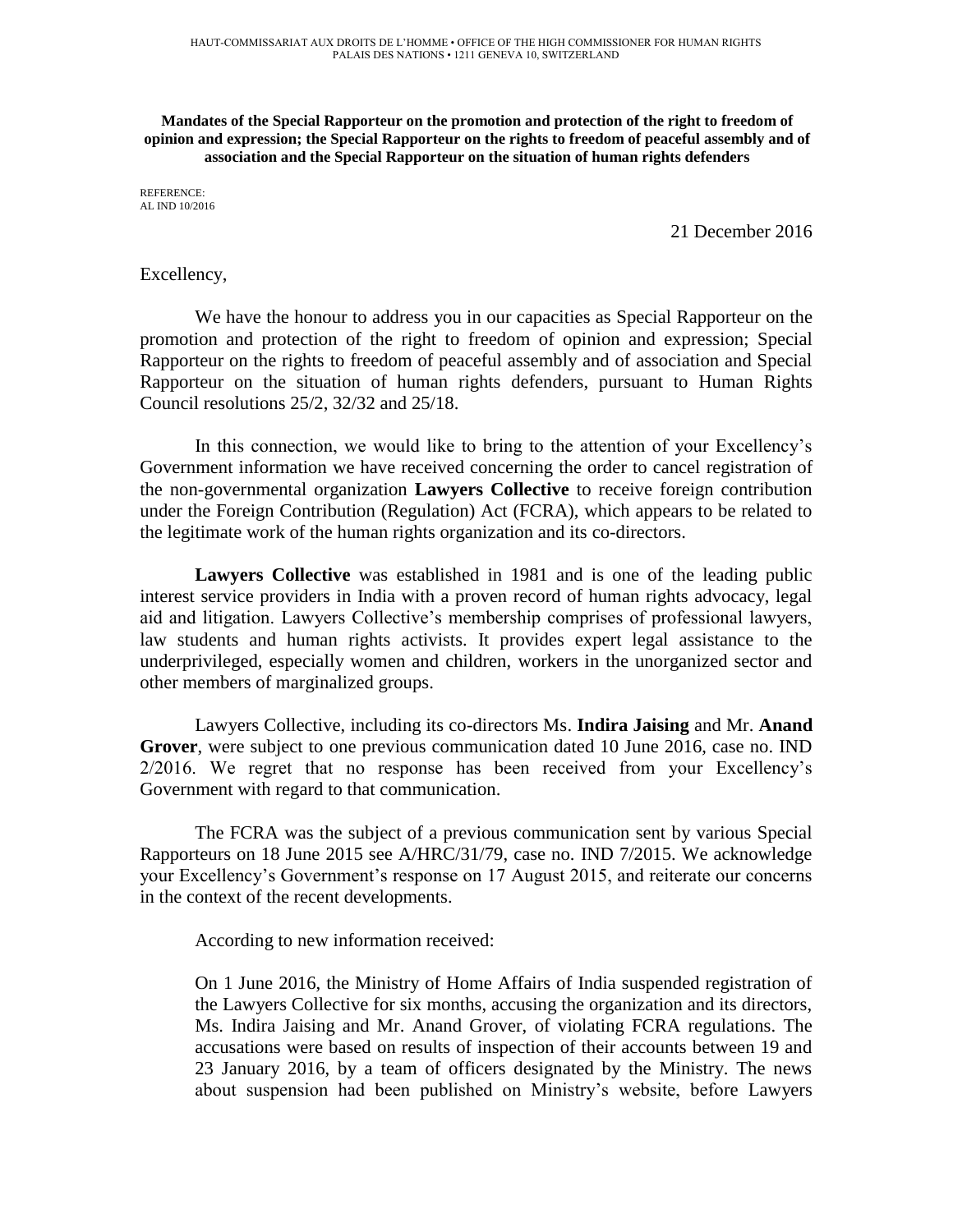Collective received an official notification from the Ministry and had an opportunity to respond to the accusations.

The communication from special procedures dated 10 June 2016 raised a number of serious allegations about the stigmatizing effect of the procedural irregularities observed during the inspection, as well as the detrimental impact of the suspension of the FCRA registration on the human rights work of Lawyers Collective.

Six months later, Lawyers Collective received an order dated 27 November 2016 informing of the cancellation of its registration to receive foreign contribution under Section 14(1), Foreign Contribution (Regulation) Act (FCRA), effective on 29 November 2016. The cancellation order was based on the grounds that Lawyers Collective allegedly violated the terms and conditions of its registration certificate as well as the provisions of the FCRA, and acted against 'public interest'. The organization denied the allegations listed in the order, which reportedly disregarded Lawyer's Collective's replies in fact and in law.

The order also referred to new allegations such as "diversion" of foreign contribution and utilization for "personal gain", which are claimed to be unsupported by facts and defamatory in objective.

As a consequence of the cancellation order, Lawyer Collective is no longer permitted to accept international funding for its work.

Serious concern is expressed at the cancellation of Lawyers Collective's registration to receive foreign contribution under FCRA, which appears to be related to the legitimate human rights work of the organization, as well as of its co-directors, Ms. Indira Jaising and Mr. Anand Grover.

Further concern is expressed at the incompatibilty of FCRA with internaitonal human rihts standards, as well as its application that has had the stimatizing and chilling effect on the legitimate human rights work of Lawyers collective and broader civil society.

We reaffirm our position that the ability to access foreign funding is an integral part of the right to freedom of association, and reiterate our concerns at the highly detrimental impact of FCRA, which has been increasingly used to obstruct Indian civil society's access to international funding.

While we do not wish to prejudge the accuracy of these allegations, we would like to draw the attention of your Excellency's Government to the relevant international norms and standards that are applicable to the issues brought forth by the situation described above.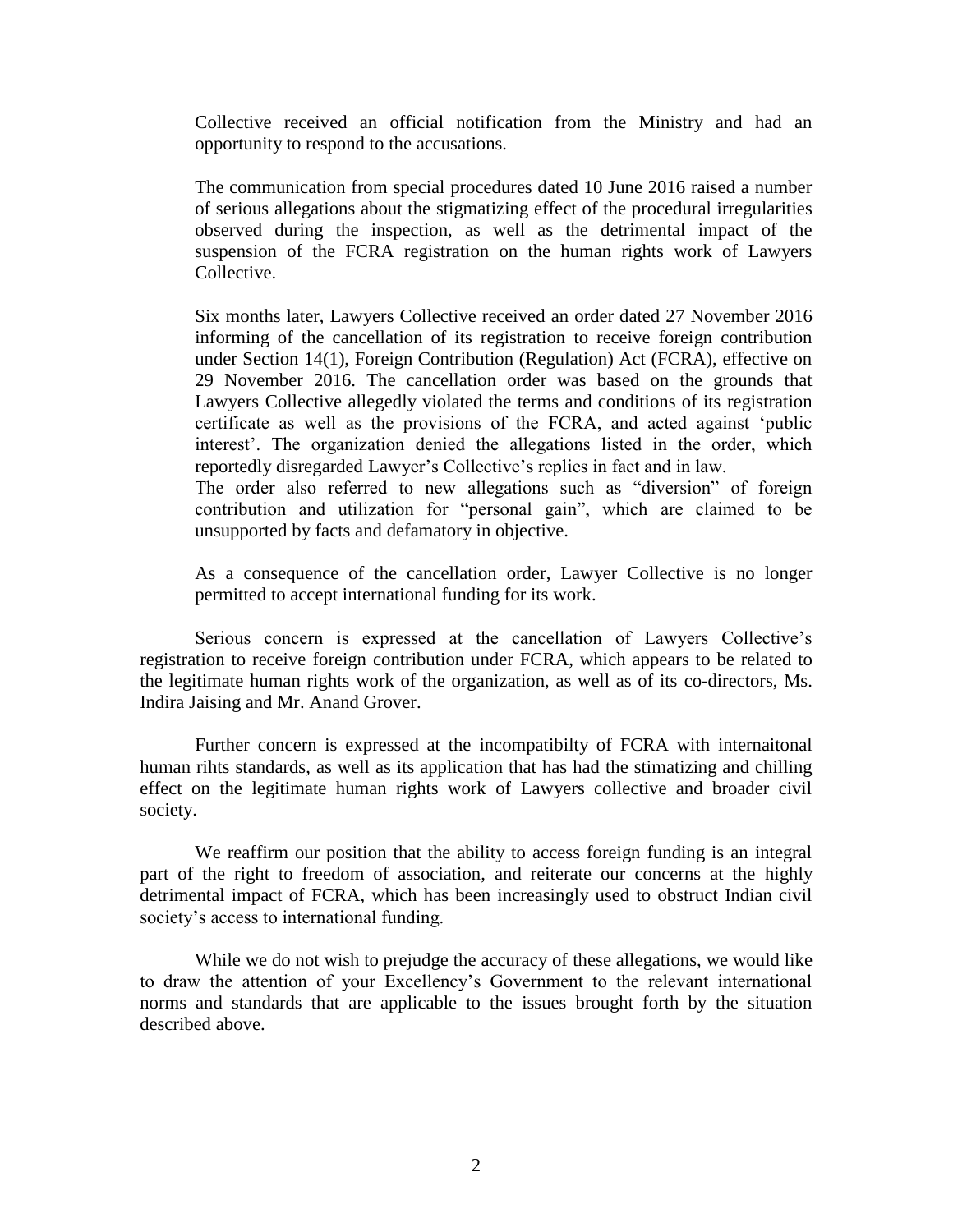In connection with the above alleged facts and concerns, please refer to the **Reference to International Law Annex** attached to this letter which cites international human rights instruments and standards relevant to these allegations.

It is our responsibility, under the mandates provided to us by the Human Rights Council, to seek to clarify all cases brought to our attention, we would be grateful for your observations on the following matters:

- 1. Please provide any additional information and/or any comment(s) you may have on the above-mentioned allegations.
- 2. Please provide information on the legal basis for the decision of the Ministry of Home Affairs to cancel the registration of Lawyers Collective, despite the organization's cooperation in providing evidence rebutting all allegations. Please also explain how those measures comply with India's obligations under international human rights law.
- 3. Please provide information about how the FCRA is compatible with international human rights norms and standards, in particular with article 19 and 22 of the International Covenant on Civil and Political Rights (ICCPR), particularly in the way in which its enforcement limits the rights to freedom of expression and association.
- 4. Please indicate what measures have been taken by the Indian Government to ensure that legislation and policies to monitor funding transactions to associations do not adversely impact on the associations' and human rights defenders' ability to access funds.
- 5. Please indicate what measures have been taken to ensure that human rights defenders, including human rights lawyers, in India are able to carry out their legitimate work in a safe and enabling environment without fear of threats or acts of intimidation and harassment of any sort.

While awaiting a reply, we urge that all necessary interim measures be taken to halt the alleged violations and prevent their re-occurrence and in the event that the investigations support or suggest the allegations to be correct, to ensure the accountability of any person(s) responsible for the alleged violations.

Your Excellency's Government's response will be made available in a report to be presented to the Human Rights Council for its consideration.

Please accept, Excellency, the assurances of our highest consideration.

## David Kaye

Special Rapporteur on the promotion and protection of the right to freedom of opinion and expression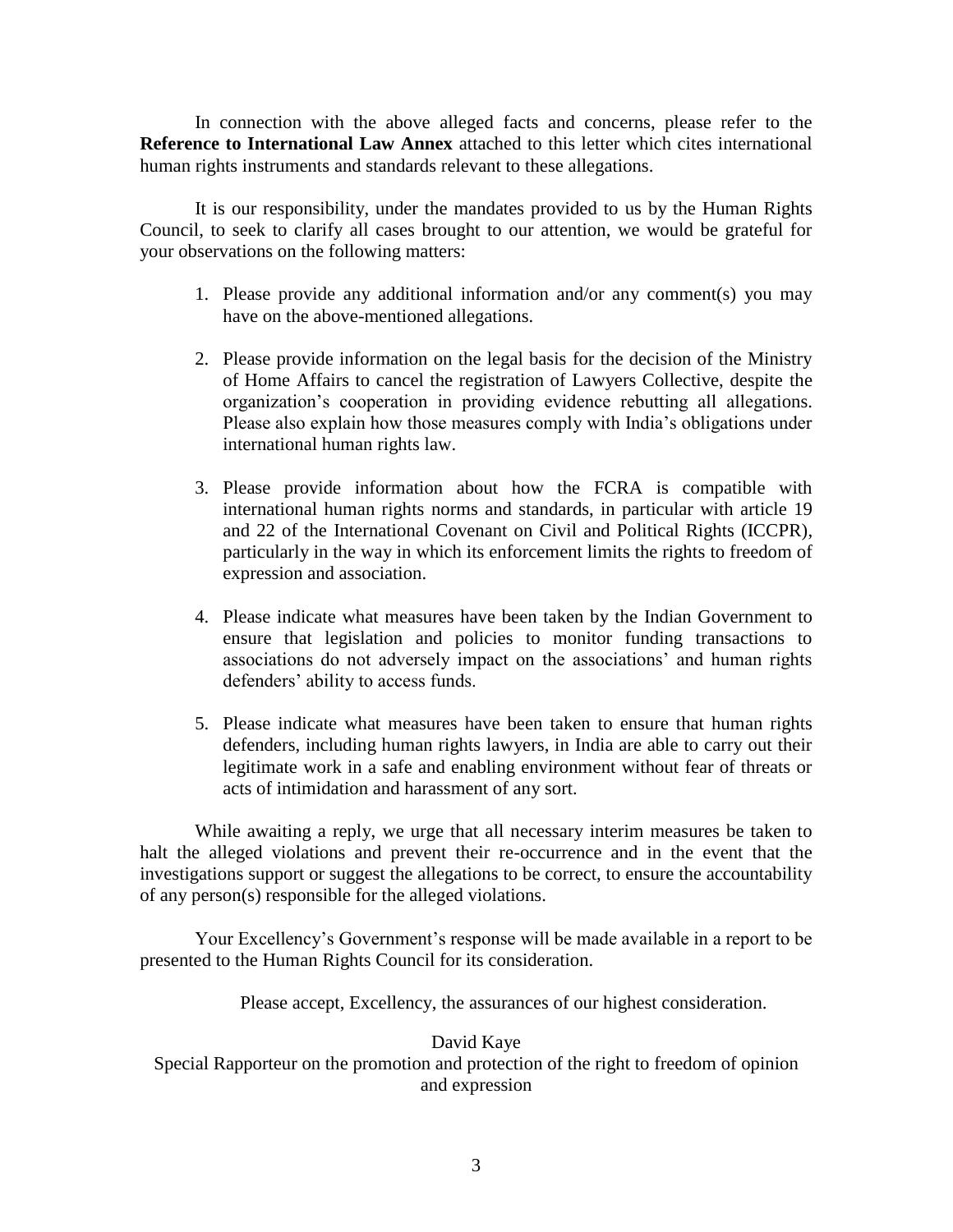Maina Kiai Special Rapporteur on the rights to freedom of peaceful assembly and of association

> Michel Forst Special Rapporteur on the situation of human rights defenders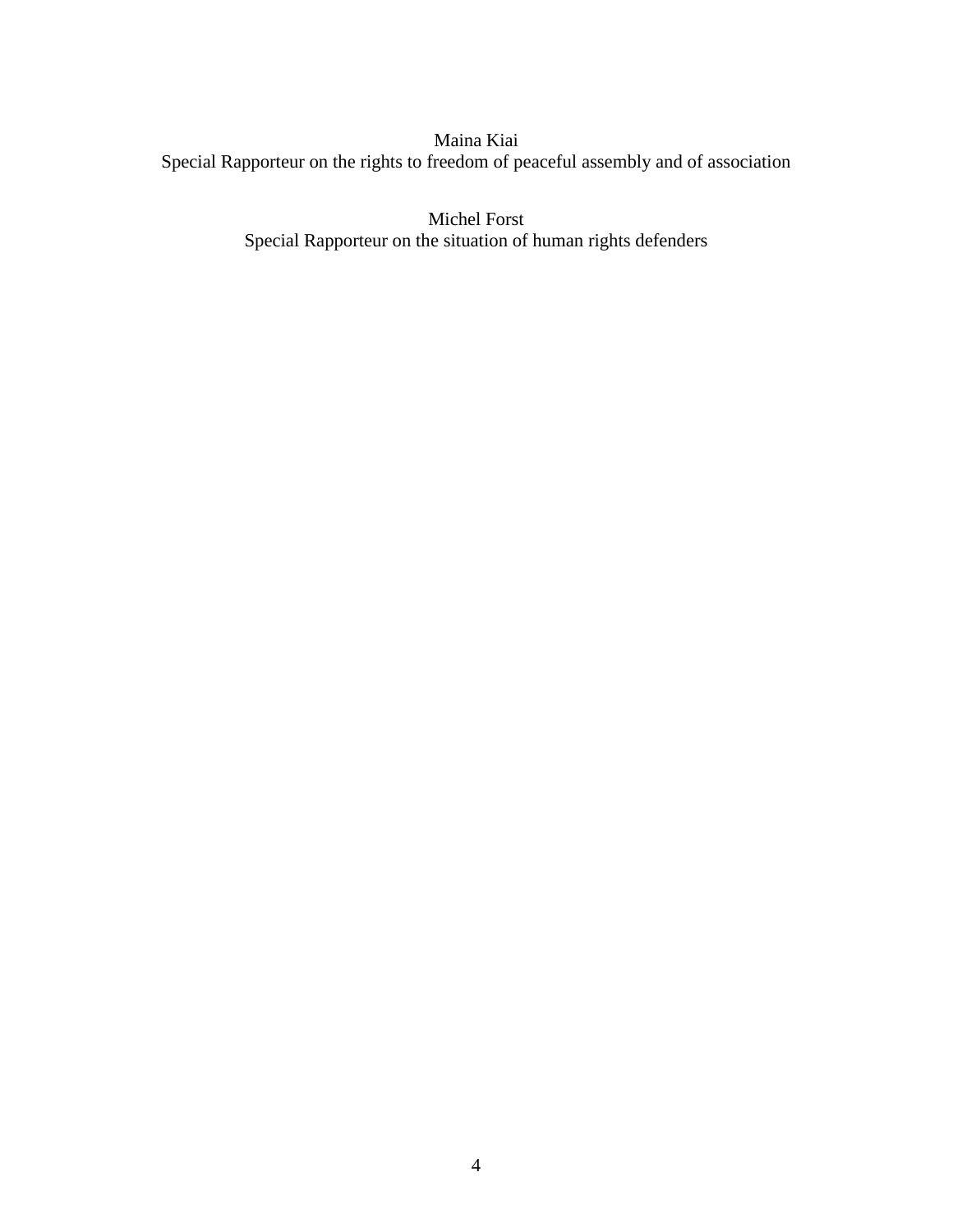## **Annex Reference to international human rights law**

While we do not wish to prejudge the accuracy of these allegations, we would like to draw the attention of your Excellency's Government to the relevant international norms and standards that are applicable to the issues brought forth by the situation described above.

In connection with above alleged facts and concerns, we would like to refer your Excellency's Government to the rights to freedom of expression and opinion and freedom of association, as per article 19 and 22 of the International Covenant on Civil and Political Rights (ICCPR), which India acceded on 10 April 1979.

We would like to remind your Excellency's Government that any limitation to the right to freedom of expression must comply with the high threshold established under article 19(3) of the ICCPR. As stated by the Human Rights Committee, article 19(3) must never be invoked as a justification for the muzzling of human rights and for unduly limiting the free flow of ideas. (CCPR/C/GC/34). We would in this regard highlight that extensive registration regulations may in some occasions amount to censorship, which is incompatible with article 19. Consequently, society as a whole may not be able to access important information and issues that some may consider as sensitive or controversial. We would like to reiterate that the right to freedom of opinion and expression, as well as to access information is of central importance in the effective functioning of a democracy.

We would like to further refer to the information note<sup>1</sup> issued by the Special Rapporteur on the rights to freedom of peaceful assembly and of association on 20 April 2016 on the compatibility of the 2010 FCRA with international human rights norms and standards. In this note, the Special Rapporteur concluded that "the Foreign Contribution Regulation Act and Regulations appear to contravene the Union of India's obligations under the ICCPR to ensure the rights of all under its jurisdiction to free association because it imposes a total ban on associations' access to foreign funding on vaguely defined grounds for a broad purpose not included in the ICCPR's enumerated list of legitimate aims" (para. 36).

In addition, in his report (A/HRC/23/39), the Special Rapporteur on the rights to freedom of peaceful assembly and of association called upon States "to ensure that associations – registered and unregistered – can seek, receive and use funding and other resources from natural and legal persons, whether domestic, foreign or international, without prior authorization or other undue impediments, including from individuals; associations, foundations or other civil society organizations; foreign Governments and aid agencies; the private sector; the United Nations and other entities" (para. 82(b)).

 1 Information note available here: http://www.ohchr.org/Documents/Issues/FAssociation/InfoNoteIndia.pdf